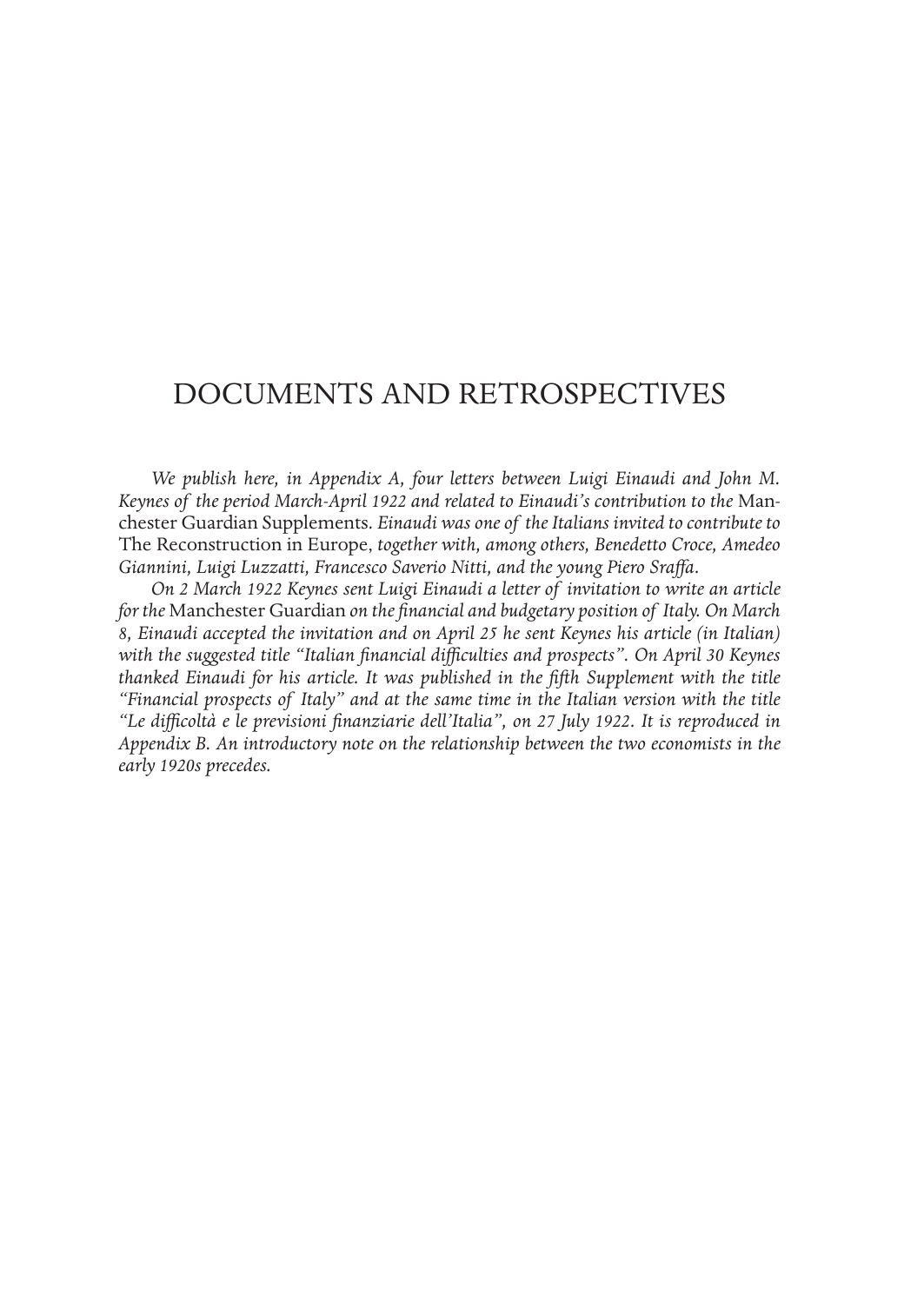*Annals of the Fondazione Luigi Einaudi* Volume LI, December 2017: 267-286

# ON THE RELATIONSHIP BETWEEN EINAUDI AND KEYNES IN THE EARLY 1920S

# ROBERTO MARCHIONATTI<sup>\*</sup>

The Einaudi-Keynes relationship started as far back as the beginning of the First World War in the summer of 1915. Keynes, at that time coeditor of the *Economic Journal*, had appreciated Einaudi's articles on the Italian economic situation published in the newspaper *Il Corriere della Sera* and which were pointed out to him by the other co-editor, the eminent economist Francis Y. Edgeworth. In July, he wrote to Einaudi and invited him to contribute to the English journal:

[Dear] Professor Einaudi,

Professor Edgeworth tells me that you are now writing about the Italian war loan. If you are, perhaps, able to spare the time to write a summary statement of the Italian financial position for the September «Economic Journal» I should be extremely obliged to you [letter of July 16, 1915, in Fondazione Luigi Einaudi of Turin, *Archivio Luigi Einaudi*, fasc. Keynes J.M. (ALEFE)].

Einaudi accepted the invitation and wrote a long article on the Italian economic situation, which was published in the December issue of the *Economic Journal*.

Thereafter, the two economists showed interest in, and appreciation for, each other's positions expressed between the wartime period and the early 1920s. At that time they largely agreed on what should be done in Europe. Only in the second half of the 1920s did their views begin to diverge, to the point that in many respects they became antagonistic.<sup>1</sup> In any case, their first exchange established a good relationship between the two economists. Keynes was in his thirties and he was internationally known among economists thanks to his 1913 book *Indian Currency and Finance*, which was much

<sup>\*</sup> Università di Torino. Address for correspondence: roberto.marchionatti@unito.it.

<sup>&</sup>lt;sup>1</sup> On the relationship between Einaudi and Keynes see: Forte (1982), MARCHIONATTI (1999), Lunghini (2004), Forte and Marchionatti (2011), Forte (2016).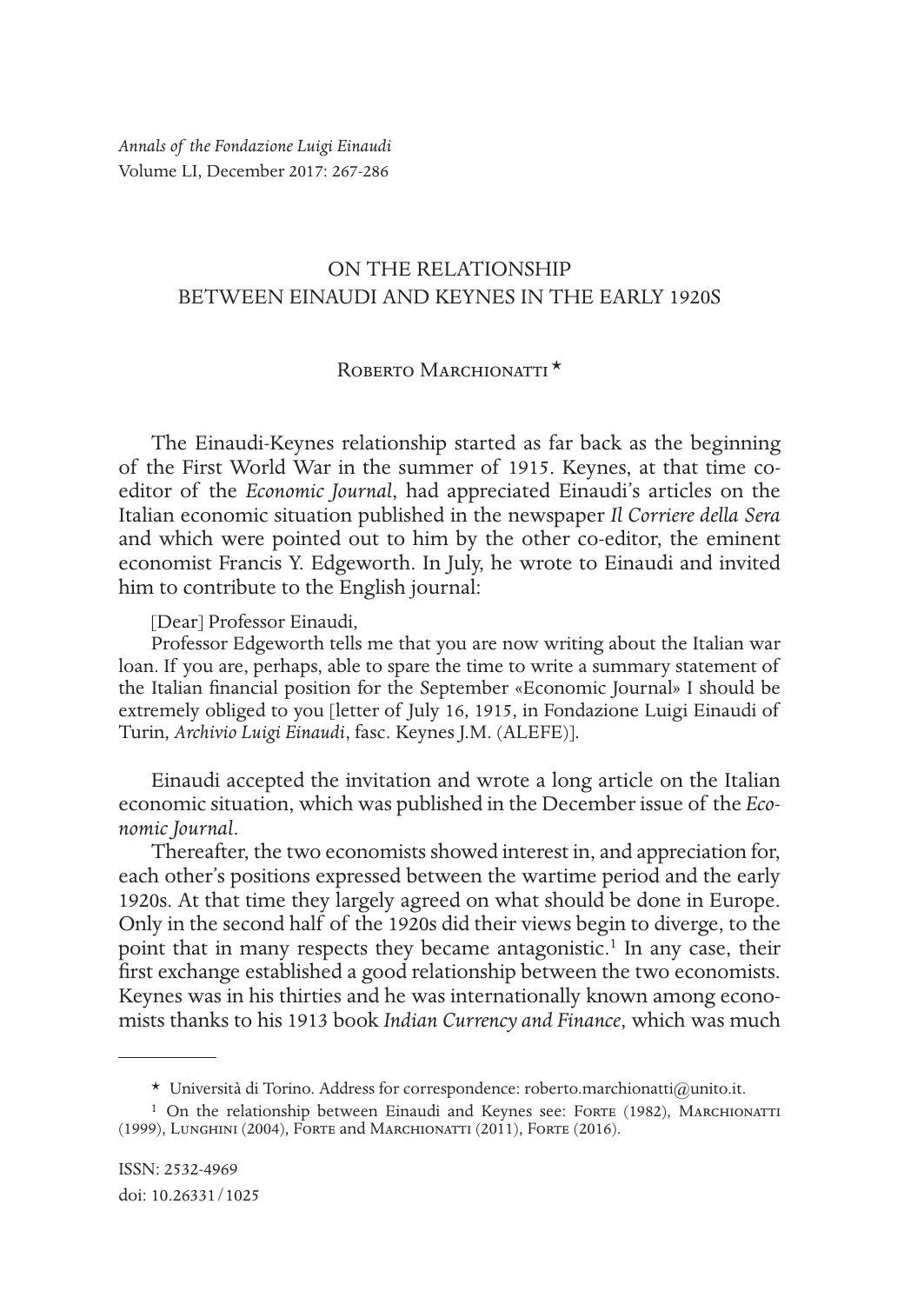appreciated by Einaudi.<sup>2</sup> At that time Einaudi was in his early forties (he was born in 1874), and was well known as a scholar and journalist. Professor of Public Finance at the University of Torino and at Bocconi University in Milano, he was the author of books on public finance and economic history, editor of *Riforma Sociale*, and Italian correspondent of *The Economist*. 3 The good relationship between the two economists is testified by their correspondence. In a letter to Einaudi of February 1916, Keynes – at that time working at the British Treasury *–* praised an article by Einaudi on "the freight difficulties", and declared that he had "a great deal to do officially with our financial relations with Italy" (letter of February 14, 1916).

In February 1920, Einaudi enthusiastically reviewed *The Economic Consequences of the Peace* (Einaudi 1920) in the *Corriere della Sera*. He endorsed Keynes' critique of the Versailles Treaty. A few days later, Einaudi wrote to Keynes to reiterate his appreciation:

## Dear Sir,

I have just finished reading your "Economic Consequences of the peace". A truly fascinating book. I think your book will have a great influence on remodelling the European attitude towards the peace (letter of January 23, 1920, in ALEFE).

But he also wrote that Keynes' book had described the Italian budgetary position in "a little too pessimistic" terms and that, in any case, the Italian economic situation was improving. Keynes replied at the beginning of March and acknowledged that Einaudi was right:

I am very glad that you think I take a too pessimistic view of the Italian budgetary position. The progress made by Italy, since I wrote my book, towards balancing the foreign trade has been markedly more successful than what France has done during the same period (letter of March 2, 1920, ALEFE).

After some months, Einaudi again cited with admiration Keynes' *Consequences* in an article in *The Economist*:

As you have so truly remarked, and as Mr. Keynes has admirably put in his book, the external debt will be a source of great embarrassment for the Italian Budget, for our foreign balance of payment, and a source of lasting friction between Italy and her allies (Einaudi 1920 June 12).

<sup>2</sup> In a review of *Modern Currency Reforms* by the American economist E.W. Kemmerer published in *Riforma Sociale*, the journal of the Torino School economists, in October 1917, Einaudi cited Keynes' book, and called it a "classic book in terms of style, profoundness and clearness of reasoning": an opinion that Einaudi reaffirmed 30 years later in his obituary on Keynes.

<sup>&</sup>lt;sup>3</sup> On Einaudi and the *Economist* see: MARCHIONATTI (1999).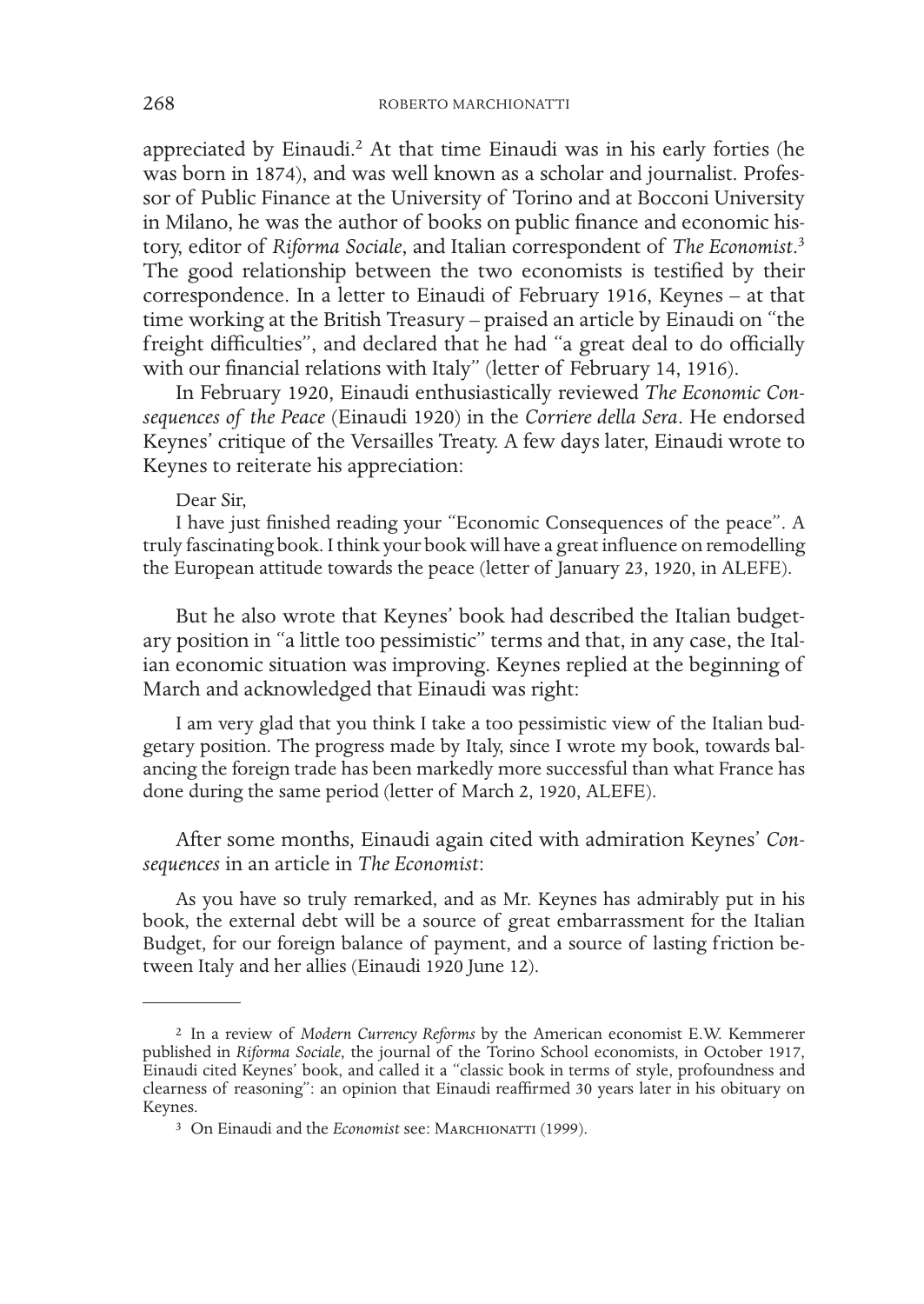In two articles of January 26 and April 7, 1922, in the *Corriere*, Einaudi positively reviewed *A Revision of the Treaty* and Keynes' thesis that the reparation clauses written into the Versailles Treaty were over-severe and that Great Britain and America should cancel all the debt of the European countries and waive their claims to any share of German reparations. Two years later, in September 1924, the Dawes Plan came into effect. Einaudi was rather critical of the Plan, while Keynes substantially agreed with it. Einaudi's criticism centred on the fact that the Dawes plan broke the concomitance of the resolution of German reparations and inter-allied debts. On 10 January 1925, the *Corriere* published – simultaneously with its publication in *The Nation* – an article by Keynes (1925) in which he accepted, with some caution, the Dawes Plan's logic. In a brief foreword Einaudi stated that he did not share Keynes' opinion, and some days later, on January 3, in an article entitled "Questioni di principio e soluzioni concrete", he confirmed his opinion and reproached Keynes for suffering, according to him, from a "short memory".

By that time the relationship between the two economists had deteriorated. The cause was another crucial issue of the time: monetary stabilization. On this issue Einaudi and Keynes had been of the same opinion until 1922. On 29 April 1922, in the *Corriere*, Einaudi widely quoted from a Keynes' article on the Genoa Conference being held in those days (Keynes 1922), and at which Keynes maintained that stabilization of European currencies was necessary, but not their return to the pre-war level, and he recognized that the return to gold at the pre-war parity was a utopia:

The return of the lira to the prewar gold parity means increasing unemployment and decreasing wages … There is only a social class which is interested in the return to the old parity: the bourgeois middle class, owner of real estates and long term fixed-rate government bonds. However, this class should not be interested in rapid revaluation of hte lira, because to escape the Scylla of high prices it would fall into the Charybdis of State bankruptcy.

The following day, in the letter of April 30, Keynes, while thanking Einaudi for sending the expected article on Italian financial prospects to be published in the *Manchester Guardian*, wrote:

I was most delighted to read your article in yesterday's *Corriere* commenting on myself. I half thought when I wrote that I might perhaps be giving you a good opportunity for speaking out decisively on this matter. Although I am a little more optimistic that you are about the possibilities of the situation, there is really very little difference between our opinions. We both agree that the immediate problem is to persuade the world that a return to the pre-war parity is an absurdity and that the next thing to do is to concentrate on some method of avoiding the present seasonal fluctuation, which can perhaps be treated separately from the more dif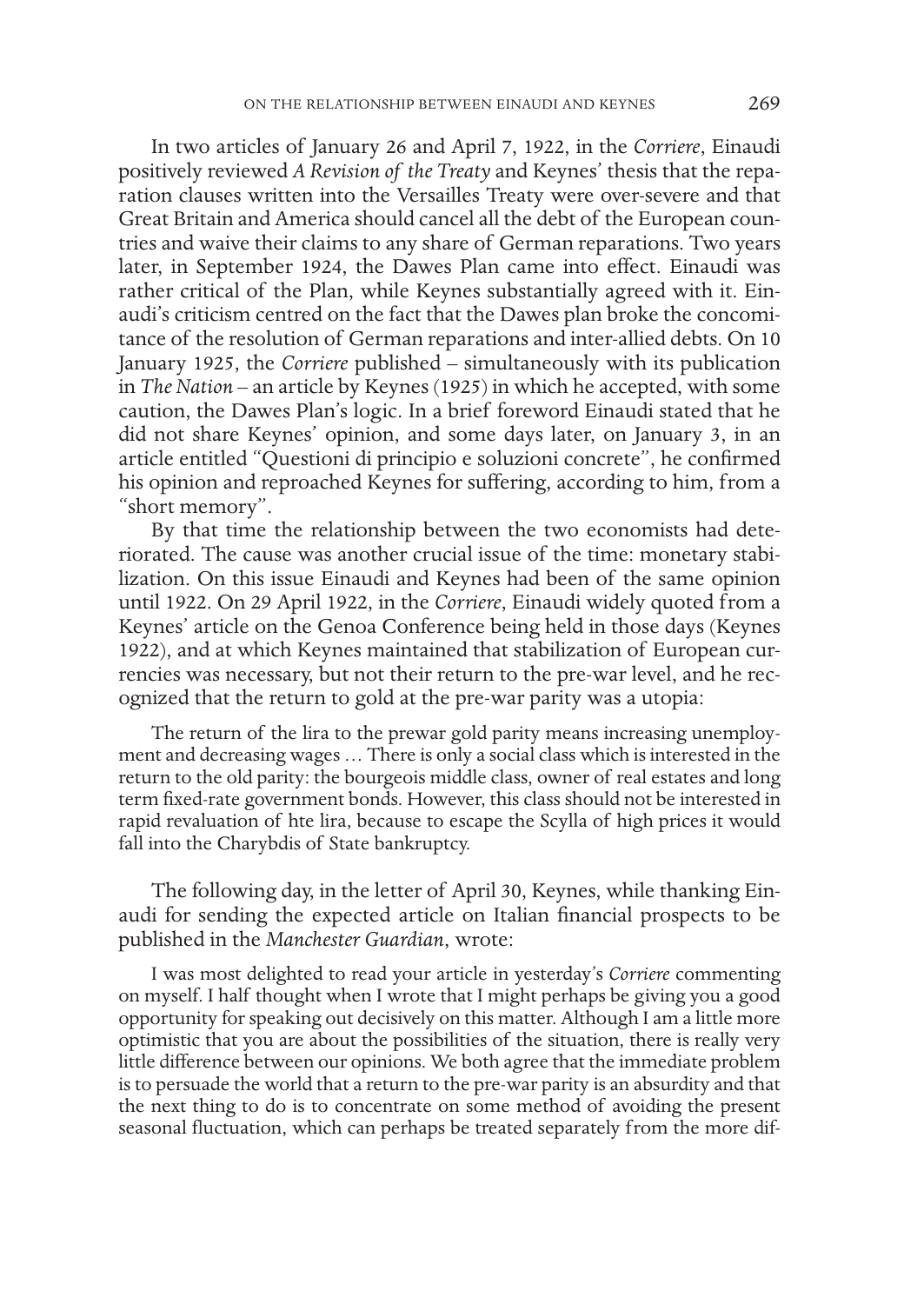ficult problem of progressive depreciation due to unsound Government finance (letter of April 30, 1922, in ALEFE).4

On December 1923 Keynes' *A Tract on Monetary Reform* was published. It was largely based on Keynes' articles published in the previous years and above all in the supplements of the *Manchester Guardian*, except for the last two chapters, which included some radical proposals which Keynes had begun to formulate some month previously in the summer of 1923, and which were the response to the problem expressed in the quoted letter to Einaudi of April 30, 1922: "the next thing to do is to concentrate on some method of avoiding the present seasonal fluctuation". In the *Tract* Keynes proposed a managed currency policy in order to stabilize price levels. To achieve such stabilization, it was necessary to stabilize the money demand through credit control. For this purpose, Keynes believed that it was necessary to abandon the gold standard. He described it as "a barbarous relict" – whereas in the articles of the previous year he had held the more traditional opinion concerning the gold standard: that it was able to ensure the stability of the currency exchange rate but not that of domestic prices. The reactions to these unorthodox proposals were largely unanimous in judging them unfeasible or harmful, even if they recognized the brilliance of the book. This critical opinion was shared by many economists at that time very close to Keynes, like Pigou and Hawtrey, who thought that abandonment of the gold standard was too risky, and not just by economists distant from the English theoretical and political environment, as were most of Italian economists of that time (Asso 1982, Pavanelli 1993). One therefore understands why Einaudi, who did not hesitate to define the *Tract* "a real gem" (Einaudi 1924a) and "wonderfully clear" (Einaudi 1924b), raised doubts concerning Keynes' more heterodox proposals. Just before publication of the *Tract*, on 14 October 1923, in an article in the *Corriere*, Einaudi wrote, referring to the English situation, that "whatever the reasonable objections are against a deflationary policy, we have to recognize that they were acceptable in 1919 and in 1920 but today may be considered anachronistic" because the pound was near to the gold parity. This, Einaudi added, did not hold for Italy, and he continued:

If a country's monetary regime were governed by men like Keynes and [Gustav] Cassel distinguished theoricians of money, perhaps greater perfection might be attained, but perhaps also serious errors might be committed. Gold is a coarse

<sup>4</sup> The method of avoiding the present seasonal fluctuation to which Keynes refers in the letter was identified in the control of credit volume by the banking system, a main subject of Keynes' *A Tract on Monetary Reform* of 1923.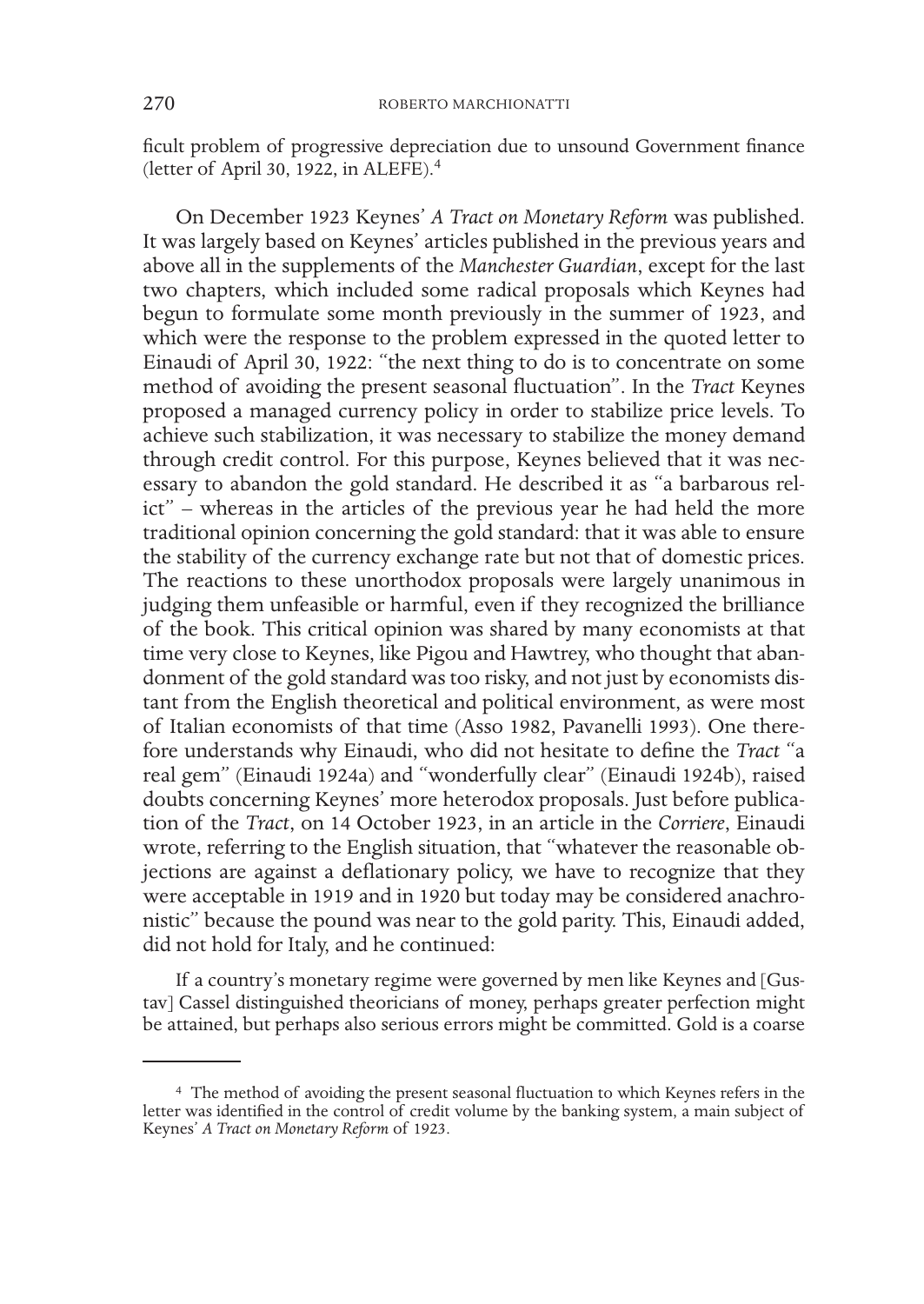material and it is subject to mistakes, but these are mistakes independent from human arbitrariness and from the devices of economists.

In April 1925, the United Kingdom returned to the gold standard. In that summer, Keynes published *The Economic Consequences of Mr. Churchill*, a severe critique of the British government's action. Einaudi did not review the essay. But in a 1926 note in the *Riforma Sociale* on *The First Year of the Gold Standard* (Einaudi 1926), a book by the English LSE economist T.E. Gregory, he wrote that:

As regards England, Gregory's small book is an useful antidote to the articles written in the *Nation* by Keynes and his celebrated *The Economic Consequences of Mr. Churchill*.

However Einaudi recognized that the British decision to stabilize 'at the highest value' entailed the consequence of a long 'crisis of adjustment' perhaps justified, as Gregory maintained, by the advantages deriving from the "restored financial consideration of the country" (Einaudi: 575).

After April 1922, the correspondence between Einaudi and Keynes ceased.

In light of this reconstruction, we may say that the intellectual relationship between Einaudi and Keynes terminated in the last part of 1923 on the issue of managed currency, which Einaudi regarded as an unorthodox and risky practical proposal. After the *Tract* Einaudi's dissent increased and widened to encompass the theoretical framework, practical proposals and ideological vision. Einaudi expressed his position – on the basis, as he wrote, of the traditional classical and neoclassical wisdom – through long review-articles published in the *Riforma Sociale* on Keynes' various books, from *The End of Laissez-faire*, through the *Essays on Persuasion*, to *The Means to Prosperity*, when Einaudi's criticism reached its highest point, and he became conscious of Keynes' marked detachment from the orthodoxy.

### **REFERENCES**

- Asso F. 1982, "La Riforma Monetaria di Keynes e gli economisti italiani", *Il Pensiero Economico Moderno*, 1, Part I, July-December: 211-225; Part II, January-March 1982: 69-80.
- EINAUDI L. 1915, "The Growth and Present Situation of the Public Finances in Italy", *The Economic Journal*, 25 (100): 493-511.
- 1920, "Come si giunse al Trattato di Versailles (Dal libro di un economista)", *Il Corriere della Sera*, February 15: 1-2.
- 1920, "Italy. Falling Foreign Exchanges and Securities. German Indemnity and Foreign Debt", *The Economist*, June 12: 1296-1297.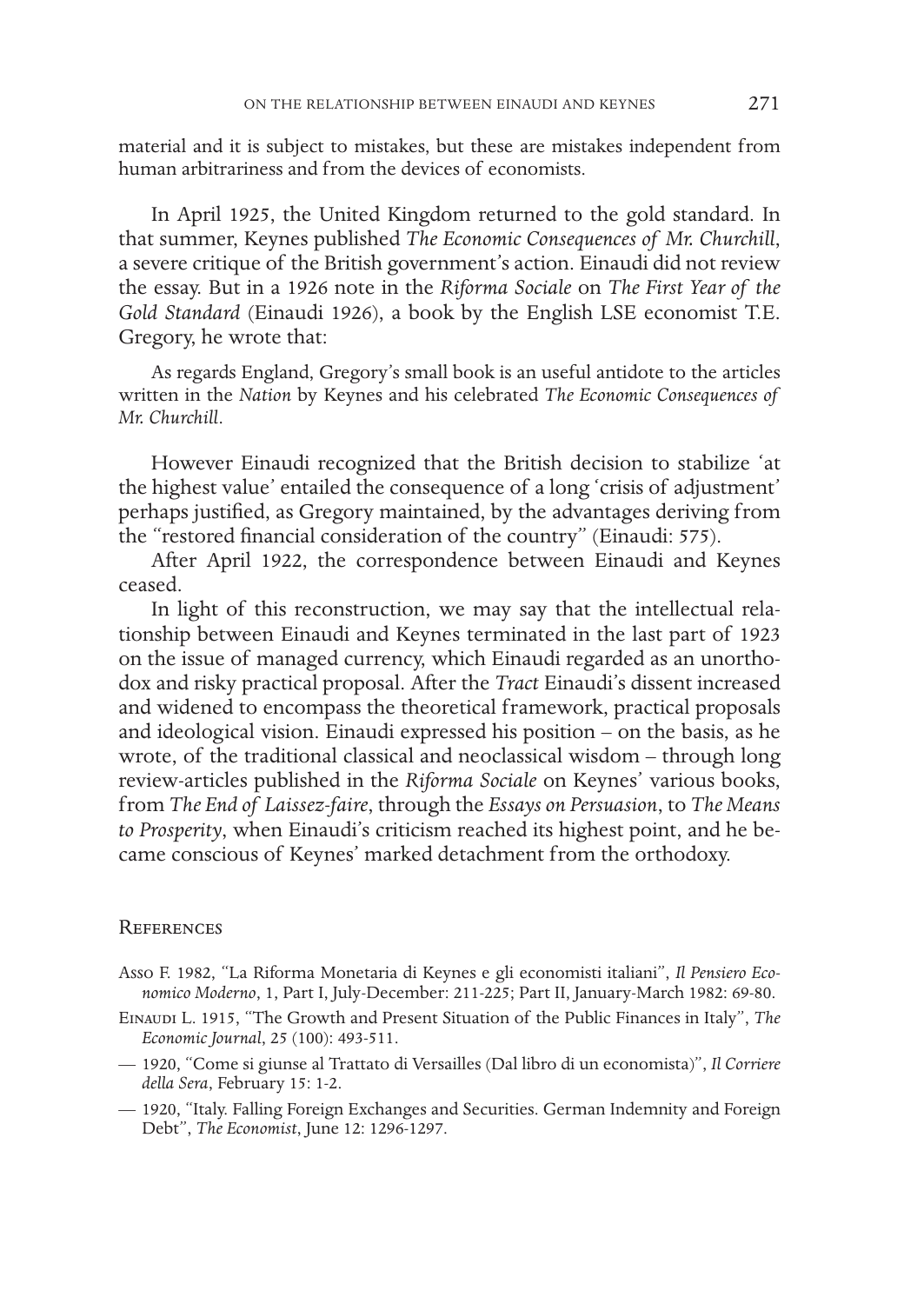- 1922, "Il nuovo libro di Keynes", *Il Corriere della Sera*, January 26: 1.
- 1923, "Complicazioni monetarie", *Il Corriere della Sera*, October 14: 1.
- 1924a, "Una profezia sul franco", *Il Corriere della Sera*, January 9: 1.
- 1924b, "Problemi monetari tedeschi", *Il Corriere della Sera*, January 12: 1.
- 1925, "Questioni di principio e soluzioni concrete", *Il Corriere della Sera*, January 13: 1.
- 1926, "Come si devono classificare i tipi di stabilizzazione", *La Riforma Sociale*, 37 (11- 12): 573-575.
- Forte F. 1982, *Luigi Einaudi: il mercato e il buongoverno*, Torino: Einaudi.
- 2016, *Einaudi versus Keynes*, Milano: Istituto Bruno Leoni.
- Forte F. and Marchionatti R. 2012, "Luigi Einaudi's Economics of Liberalism", *European Journal of the History of Economic Thought*, 19 (4): 587-624.
- Keynes J.M. 1922, "I risultati finanziari di Genova", *Il Corriere della Sera*, April 29.
- 1925, "I debiti interalleati", *Il Corriere della Sera*, January 10.
- Lunghini G. 2004, "Einaudi e Keynes", *Rivista di Storia Economica*, 20 (3): 309-340.
- MARCHIONATTI R. 2000a, "La 'pericolosità del camminare diritti sui fili di rasoio'. Einaudi critico di Keynes", in C. Malandrino and G.M. Bravo (eds.), *Una rivista all'avanguardia. La Riforma sociale 1894-1935*, Firenze: L.S. Olschki: 379-415.
- (ed.) 2000b, *From our Italian Correspondent. Luigi Einaudi's Articles on «The Economist», 1908-1946*, 2 vols., Firenze: L.S. Olschki.
- Pavanelli G. 1993, "Stabilità interna e vincolo estero nel dibattito economico italiano, 1919-1939", *Il Pensiero Economico Italiano*, 1 (2): 55-93.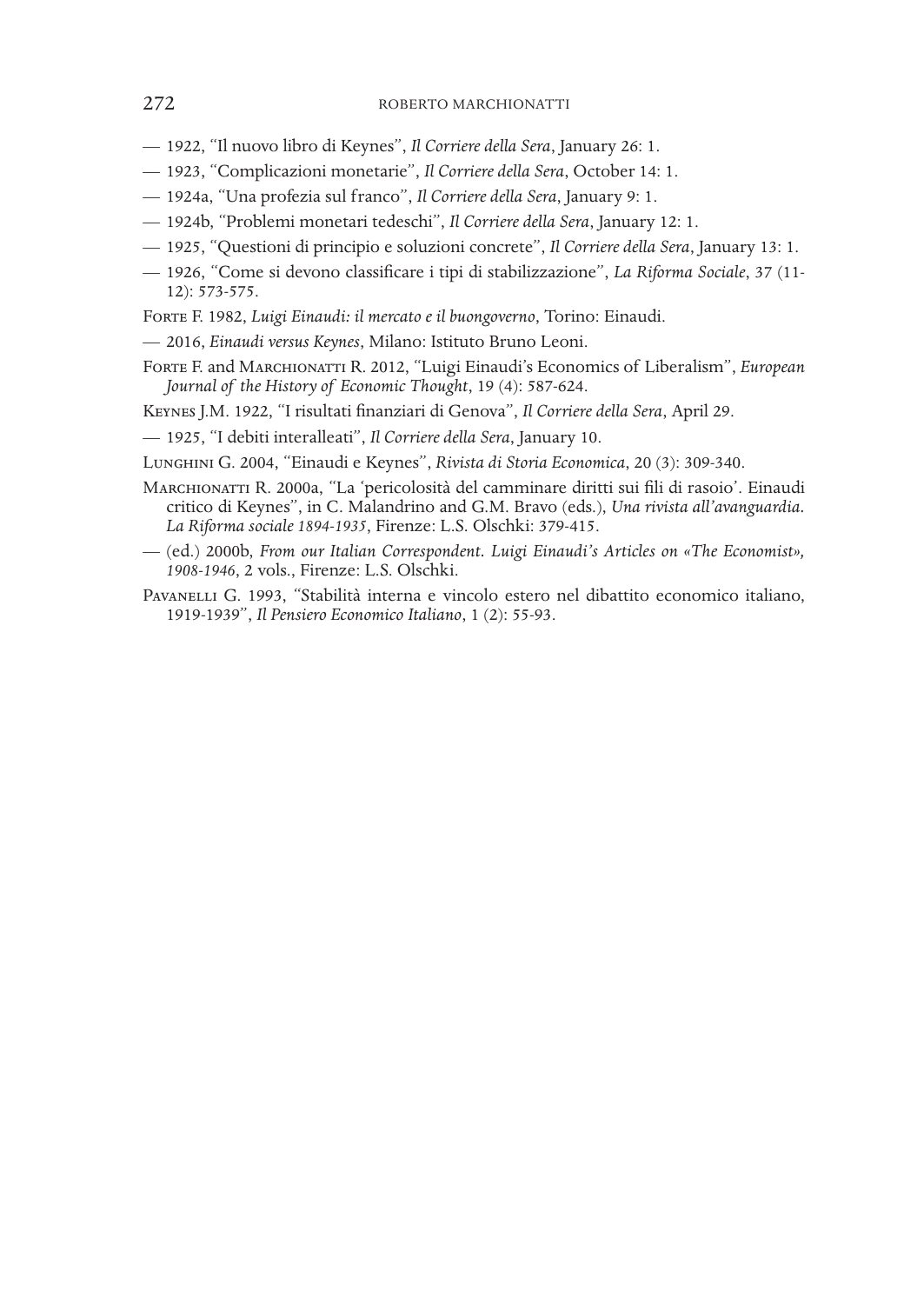# Appendix A

## LETTERS BETWEEN EINAUDI AND KEYNES

46 Gordon Square, Bloomsbury.

2<sup>nd</sup> March, 1922.

Dear Professor Einaudi,

The "Manchester Guardian" are bringing out a series of Special Supplements on the Reconstruction of Europe, beginning in April, which will be under my editorship. The Supplements will be on a considerable scale, and will aim at securing the collaboration of leading authorities in all countries. Be published in the leading European languages, as well as in English, and in particular an edition will be published in Italian and sold at a low price for circulation throughout Italy.

The fifth of these Supplements, dealing with the National Finances of Europe, will appear about the beginning of June, and I write to ask whether I could secure a contribution from your pen for this issue. I very much hope that you will be able to undertake it. My idea would be that the chief general article, on the financial and budgetary position of Italy, should be by yourself. I am also asking Signor Luzzatti and Signor Beneduce for shorter contributions to this issue; and I may possibly invite something from Signor Stringher. I am also hoping to get contributions to other numbers of the Supplements from Orlando, Nitti, Turati and many others.

It is probably not necessary that I should sketch out in any detail the precise scope of the article which I have in mind. I can safely leave this to you. But the chief points would be the true budgetary position of Italy; locking ahead, your own ideas as to the possibility of further taxation and your general prophecy as to the practicability of balancing the budget without recourse either to loans or to note issues, and of keeping up balances during the years in front of us.

I enclose a paper which gives some further particulars as to terms, etc., and I need not say how glad I should be personally to secure your collaboration.

> Yours sincerely, J.M. Keynes

Professor L. Einaudi "Corriere della Sera", Milan, ITALY.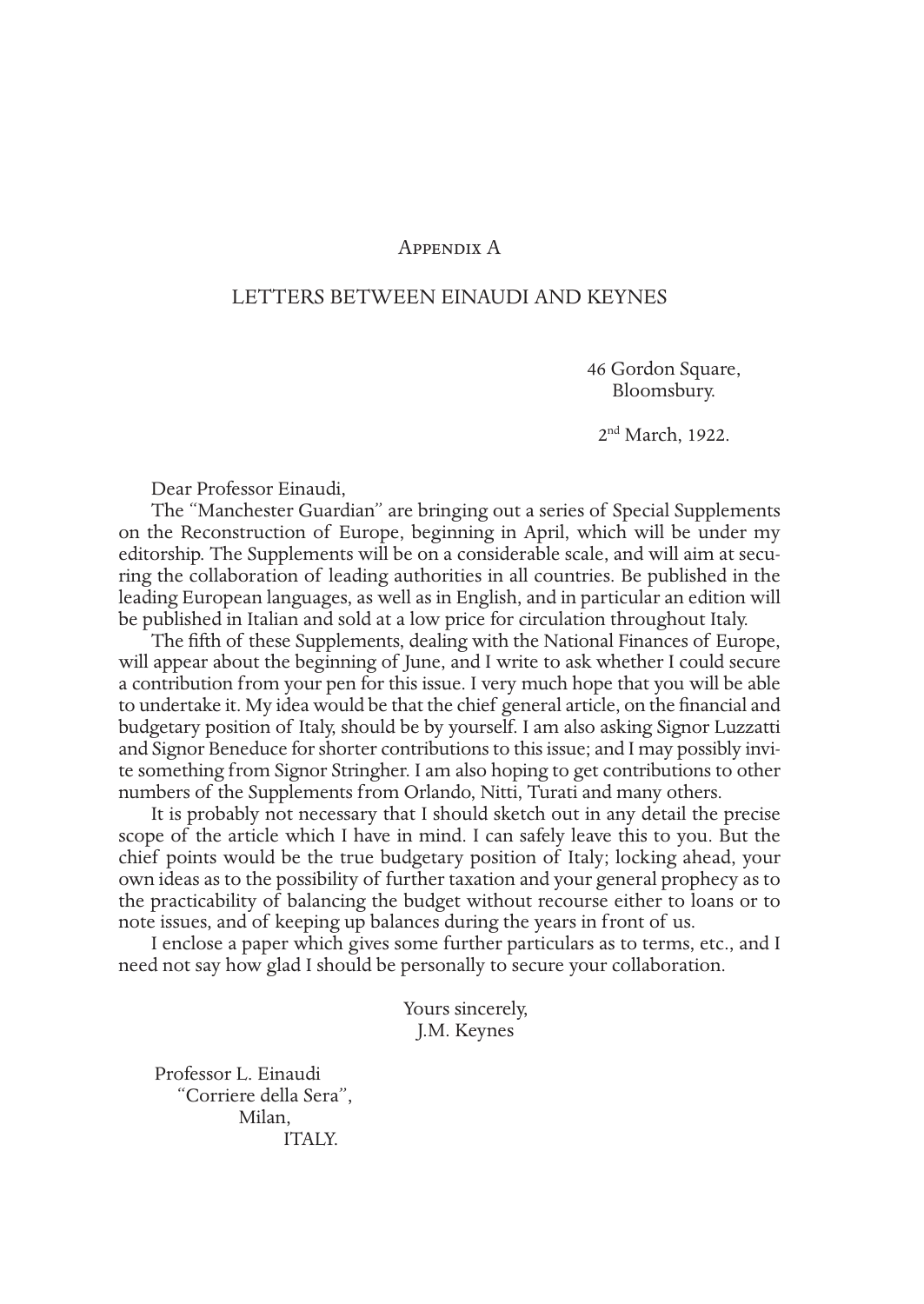Torino (9) Italy 16 Piazza Statuto 8 III 922

Dear professor Keynes,

I have received your letter of March 2 and I will be glad to send you the requested contribution on the financial an budgetary position of Italy before April 20. I hope you have seen an article which I have published on February 26 on your Revision of a Treaty. I think a copy was duty sent to […] Macmillan and Co.

> Yours truly Luigi Einaudi

> > Turin, April 25, 1922 Piazza Statuto 16

Dear professor Keynes,

I send you the article to which I would give the title *Italian financial difficulties and prospects*. I have written it in Italian and I lack absolutely the time to translate it into my dubious English. I prefer to have it sent to your present address, as you can perhaps find at Genoa a suitable translator. I should like to revise the English text before publication; and I should not feel easy if I could not revise it.

Perhaps, as you have said to signor Caprin, I will call on you shortly, but in that case I will send you a telegram.

I will gladly hear if the manuscript has been safely delivered to your address.

Yours truly, Luigi Einaudi

> At Hotel Miramare, Santa Margherita.

> > King's College, Cambridge. 30th April, 1922

Dear Professor Einaudi,

Your article on the Italian Finances, for which I am very much obliged, has reached me safely. I have sent it to the translators and will let you see the English text. There will be plenty of time for revision, since according to my present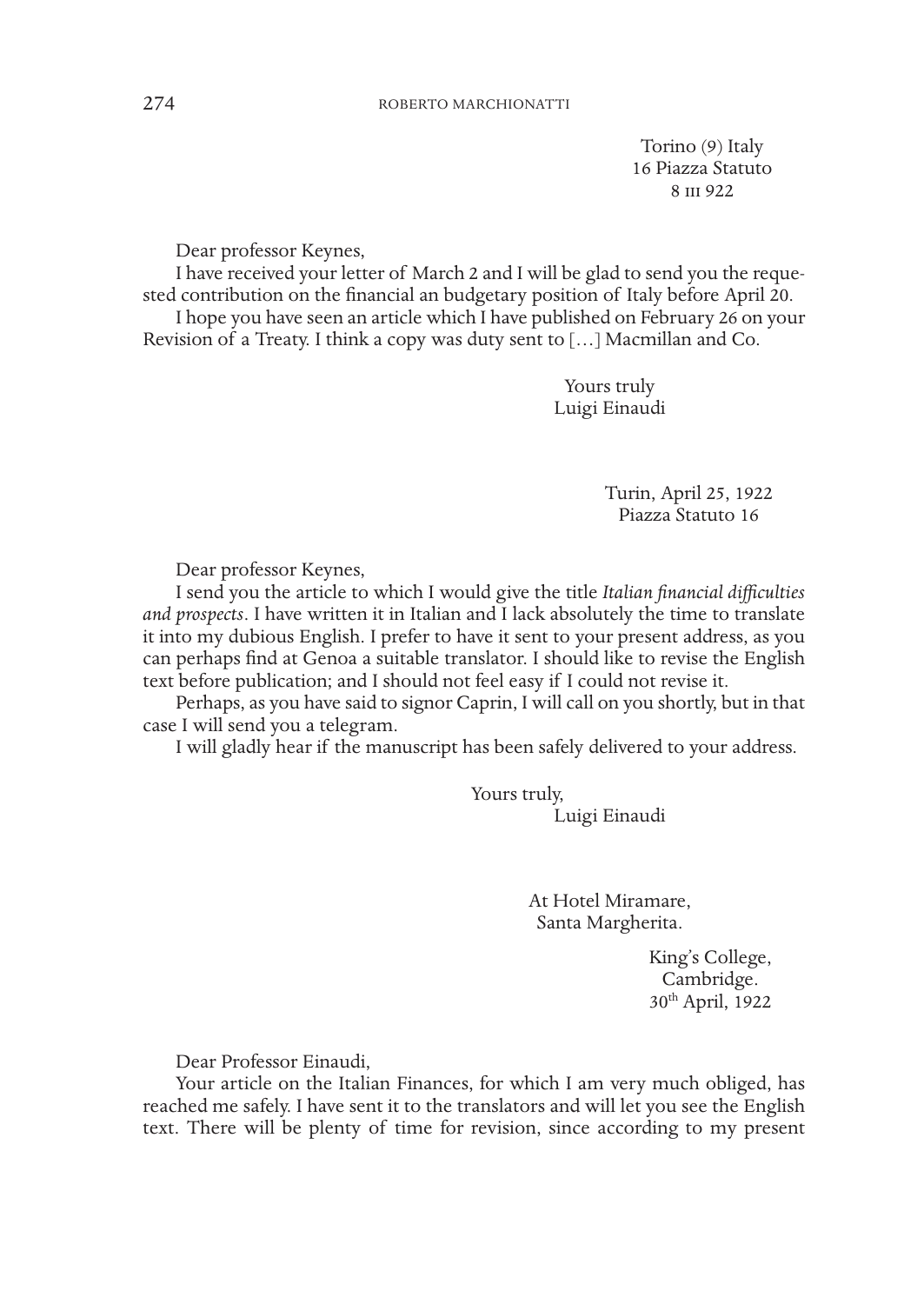plans the issue of the supplement on Public Finances will not appear before the end of June.

I was most delighted to read your article in yesterday's *Corriere* commenting on myself. I half thought when I wrote that I might perhaps be giving you a good opportunity for speaking out decisively on this matter. Although I am a little more optimistic than you are about the possibilities of the situation, there is really very little difference between our opinions. We both agree that the immediate problem is to persuade the world that a return to the pre-war parity is an absurdity and that the next thing to do is to concentrate on some method of avoiding the present seasonal fluctuation, which can perhaps be treated separately from the more difficult problem of progressive depreciation due to unsound Government finance.

> Yours sincerely, J.M. Keyenes

Professor L. Einaudi.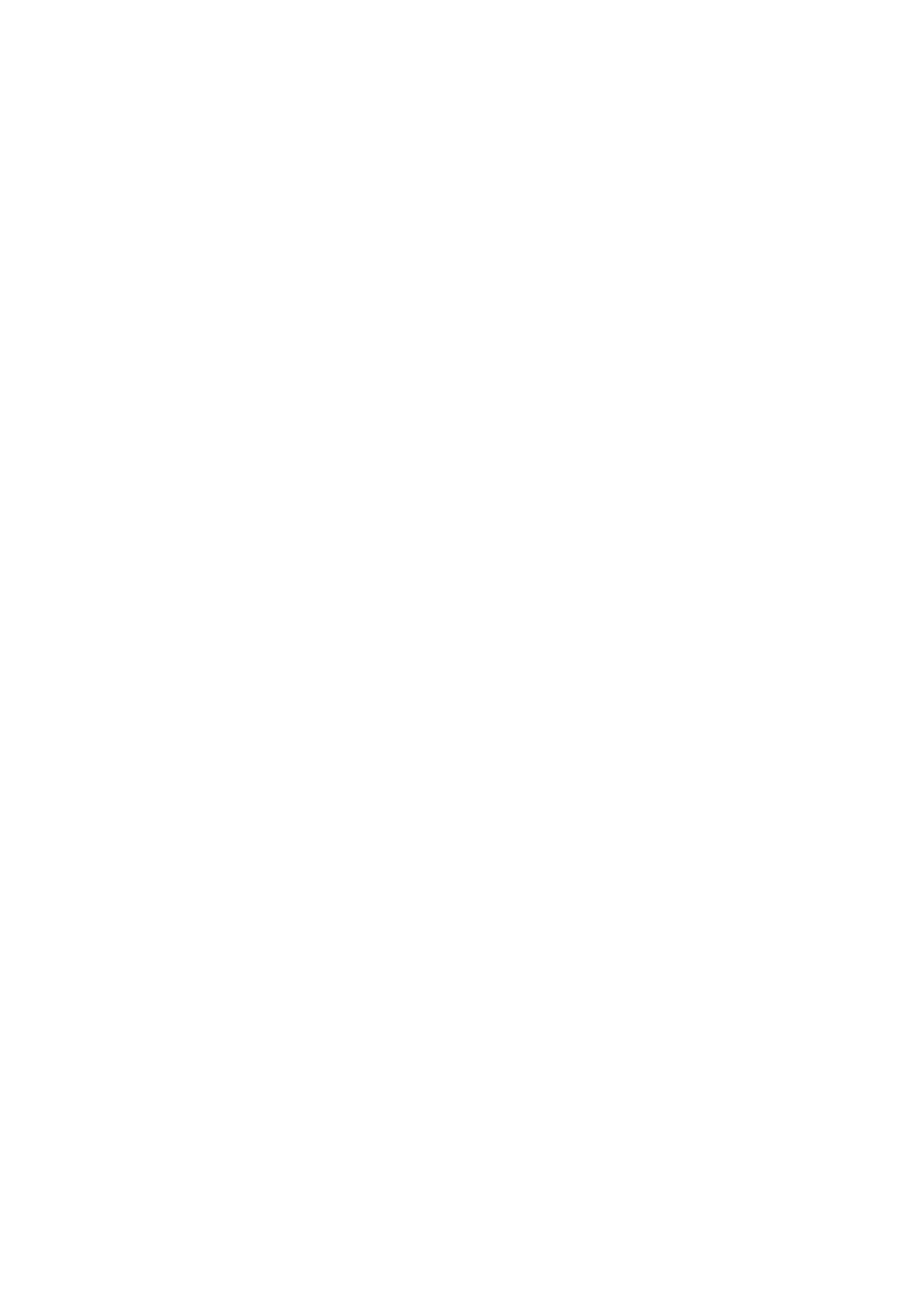## Appendix B

# THE FINANCIAL PROSPECTS OF ITALY *Manchester Guardian Commercial*, 1922

#### Luigi Einaudi

The literature published by the Governments and the experts of those countries which participated in the late war about their own financial situation, their immediate prospects, and the possibilities of balancing their Budgets has been too often inspired by a purpose. This purpose was not always the same; at one moment Germany was anxious to demonstrate the impossibility of meeting the reparations demands; at another moment Italy and France wished to persuade their financially stronger Allies that their effort during the war had been not inferior but actually superior to that of the richer nations if relative wealth were taken into consideration. Often the official or semi-official compiler found himself a prey to conflicting sentiments: "Shall I say that Italy has reached the utmost limits of taxability and cannot establish new taxes without ruining the taxpayers? I shall then have shown that the repayment of debts or even of the interest upon them to England or to the U.S.A. is an absolute impossibility; but I shall at the same time have demonstrated that the present situation is desperate, that if the Budget deficits have already been reduced from twelve to five milliards and will be further reduced to three milliards of lire in the current year the miracle cannot be repeated, because the taxes cannot realise more than they do at present, and that consequently we are condemned for an indefinite period to a deficit." Anxiously considering the possible effect of his words and the purpose of his argument, the writer will be so determined to avoid Scylla that he falls headlong into Charybdis. It is for this reason that so great a part of the official and propagandistic literature dealing with the financial situations of the European States, and among them, equally but not more than others, Italy, is so unconvincing. I will therefore endeavour in the present sketch of Italy's financial position to write without any set purpose and without considering the possible effect of my words. In this as in every other problem the solution best calculated to further the interests of one's own country is to tell the truth, or what one believes to be the truth. Lies have short legs; now that so many gifted and Argus-eyed experts are engaged in scrutinising the Budgets of the European States it would be a ridiculous expectation of a miracle to hope to conceal either the pleasant or the unpleasant aspect of our situation.

In point of fact there are good reasons for being optimistic. A State which came into the world with a deficit of 446.46 million lire (the first unified Budget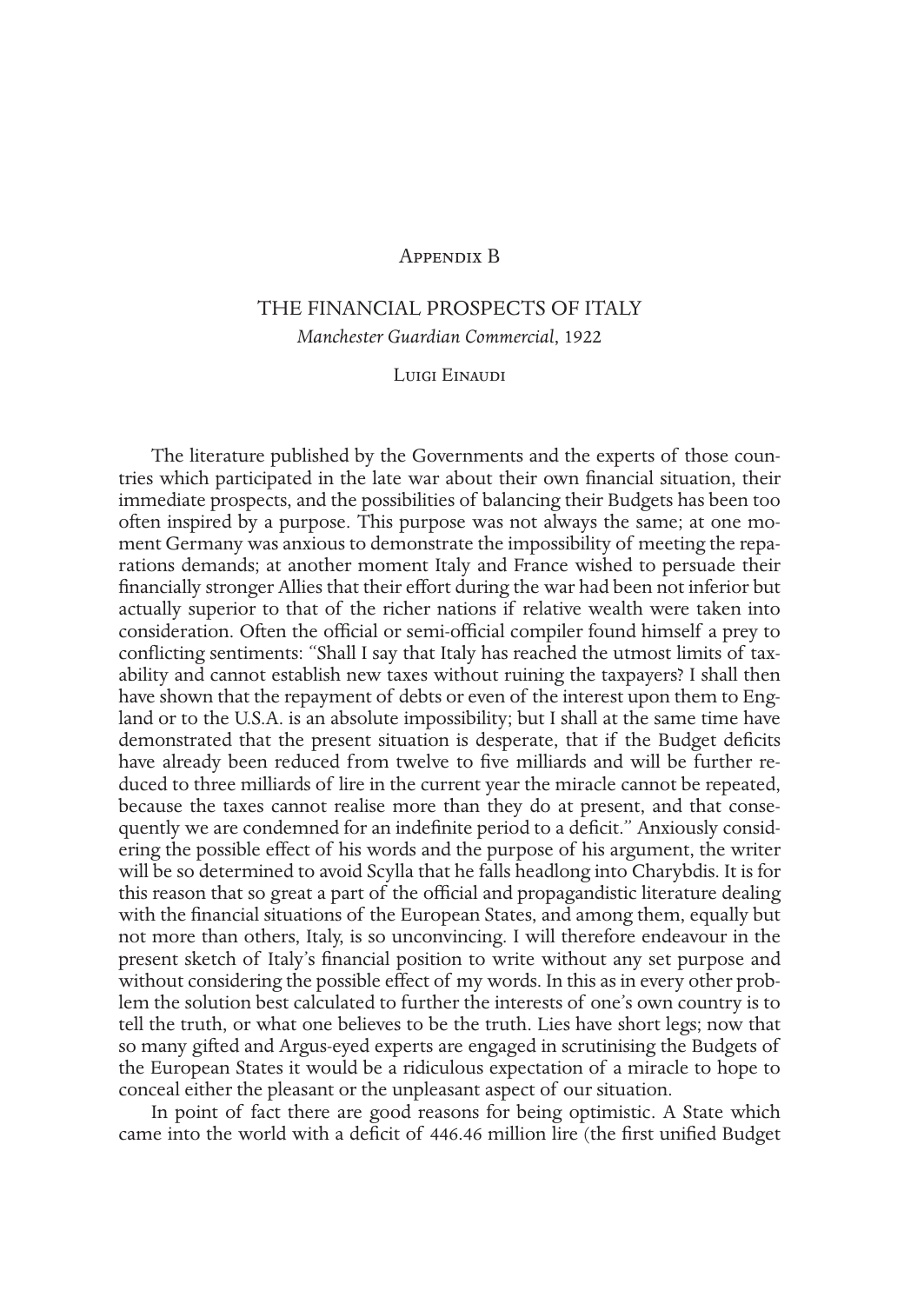in 1862 showed a revenue of 480.26 and an expenditure of 926.72 million lire), a deficit increased in 1866 to 721.45 millions (the difference between 617.13 and 1,338.58), and nevertheless by 1876 had a surplus of 20.7 million lire (the difference between 1,123.3 and 1,102.6); a State which in the time of Crispi (1888-9) had come once more to have a deficit of 235.4 millions (the difference between 1,500.8 and 1,736.2), but in which in 1897-8 the expenditure had been reduced to 1,620 and the revenue increased to 1,629.5 millions, with a surplus of 9,5 millions; such a State need certainly not lose heart in face of new difficulties or give way to the thought that a balanced Budget is a wild dream! The figures are, it is true, incredibly swollen; we talk of milliards of lire with a lightness that would have appalled our fathers. But the recuperative powers of the Italian Budget are not yet extinct. If we examine the last Budget speech of the Minister of Treasury De Nava, made before the Chamber of Deputies on December 1, 1921, we find that the State Budget is based on the following figures, in millions of lire: -

|                                                   | 1920-1921 | 1921-1922<br>Estimated | 1922-1923<br>Estimated |
|---------------------------------------------------|-----------|------------------------|------------------------|
| Actual expenditure                                | 28,783.5  | 21,083.5               | 18,525.3               |
| Various expenditure not<br>comprised in the above | 1,045.5   | 834.3                  | 190.3                  |
| Total expenditure                                 | 29,829.0  | 21,917.8               | 18,715.4               |
| Actual receipts                                   | 18,071.0  | 16,977.9               | 15,763.6               |
| Difference                                        | 11,758.0  | 4,939.9                | 2,952.0                |

The improvement shown is clear, continuous, and cumulative. It is due to various circumstances. In the first place, certain great heads of expenditure show continuous reduction: the army and navy, which in 1920-21 were costing 5.1 milliard lire, in 1921-2 cost only 3.2 milliards, and are estimated for 1922-3 at 2.5 milliards. The subsidies on corn and other foodstuffs formerly weighed extremely heavily on the State Budget, and so lately as 1920-21 took up the sum of 1.6 milliards. This item is presumed to be non-existent for 1922-3. The principal, probably the only, financial achievement to the credit of the Giolitti Ministry was its battle for the passage of the Law of February 28, 1921, in which the subsidy paid by the State to keep down artificially the price of bread was practically abolished. Further, the expenditure on reparations in the devastated provinces is bound to diminish rapidly. Even when we take into account other heads of expenditure which must increase, above all those connected with social legislation and with public debt service, expenditure as a whole should tend to diminish. At all events, the expenditure resulting from laws now in force and from obligations already incurred shows such a tendency.

It must, however, be noted at once that the figures contained in the above résumé do not give an exact reflection of the real situation such as would result from a substitution of the actually realized figures for the years 1921-2 and 1922-3 for the estimates given above. The expenditure will certainly turn out to be greater than 21.9 and 18.7 milliards respectively. Even during the year it was found necessary to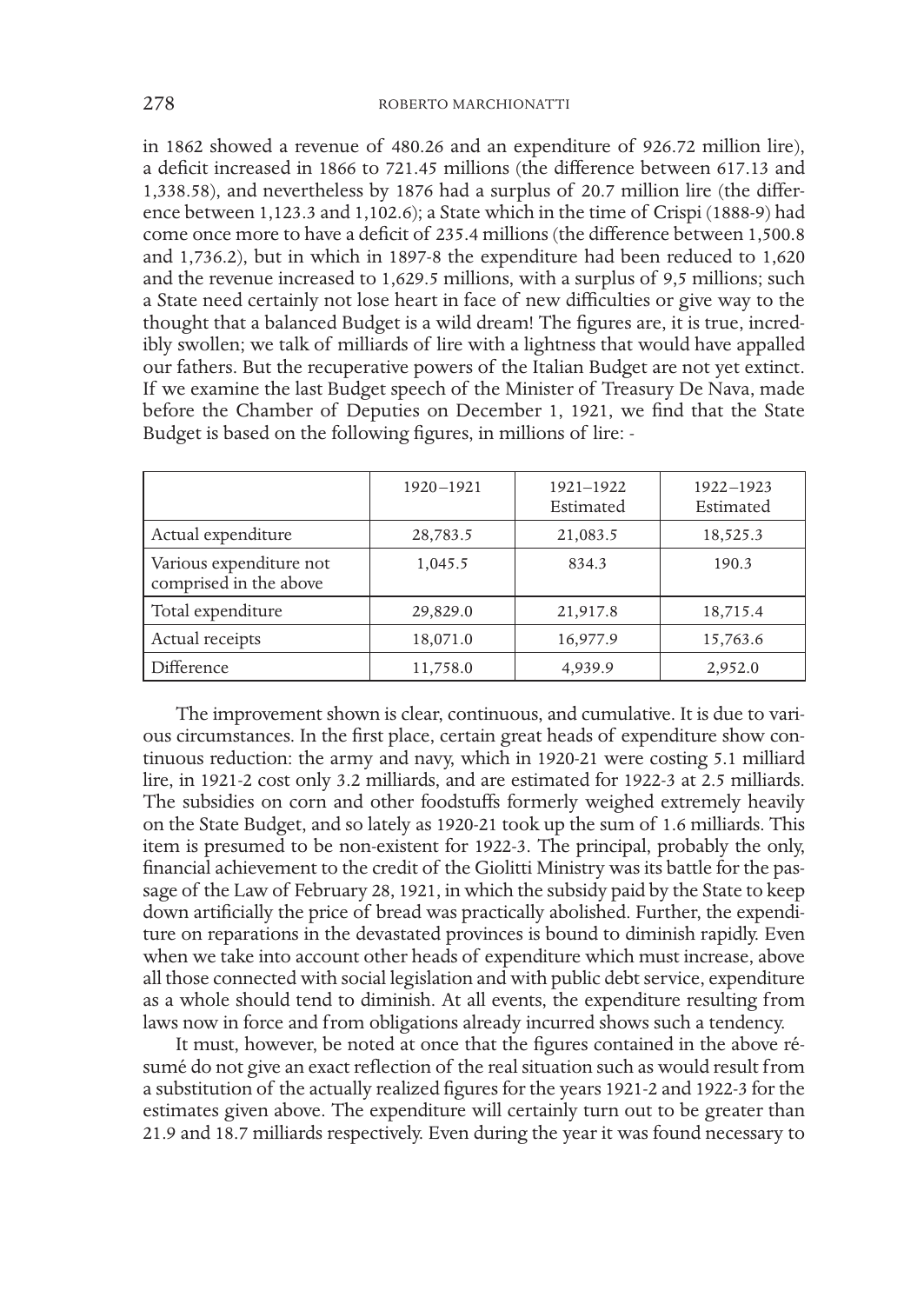increase the figures for 1921-2 from the original estimates of 20.2 to 21.9 milliards, as given by Signor de Nava last December, and Signor de Nava himself added that this figure will probably not be final, but will attain to not less than 22.5 milliards of lire. Probably also the figures of 18.7 milliards estimated expenditure for 1922-3 will be surpassed, and may eventually reach 20 or 21 milliards of lire. In any event Parliament is inviting the Government to present new bills entailing expenditure. The representatives of the people are obliged to satisfy the demands addressed to them on behalf of Government servants, pensioners, public works, unemployment benefits, war victims, &c. Little resistance is offered to these demands for fresh expenditure. The bad habit, contracted during the war, of abandoning the composition of the laws to the executive power has cleared the path for increases of expenditure. The necessity for obtaining the approval of Chamber and Senate for every new head of expenditure by means of a special law used to put a rein on expenditure. To-day a legal decree issued by the Government suffices to engage the State for huge sums. The press has protested and the Senate has protested against the abuse of this legislation by decree, but the abuse continues because the members of the various parties in the Chamber, Democratic, Socialist, or *Popolari,* find themselves better able to secure favours and concessions entailing expenditure by urging the Government to issue a decree than they would be if all expenditure had to pass through public discussion in both Chambers before being approved. This is one of the principal dangers which menace the Italian Budget - the increased public expenditure resulting from the political pressure of local and sectional interests.

Yet I do not believe that even such increased expenditure will bring the deficits for 1921-2 and 1922-3 above the estimated figures of five and three milliards respectively: they may even be lower. The Italian Ministers of Treasury, in order to combat the consequences of increased expenditure, are accustomed considerably to under-estimate the revenue at the beginning of the year. For example, if in 1921-2 the expenditure reaches 22.5 milliards instead of 21.9, it is equally certain that the actual revenue will be considerably above 17 milliards. The deficit will perhaps not be greater and may well be less than five milliards. The revenue for 1922-3 was estimated very cautiously, and it is not rash to suggest that, instead of 15.8 milliards, the Treasury will realise 17 or perhaps even more. The Ministers of Treasury employ this policy of under-estimating receipts precisely in order to secure for themselves a concealed reserve for meeting demands for new expenditure. In so doing they believe themselves to be acting in the interests of the State - alarming the Deputies with a heavy deficit and so dissuading them from demanding fresh expenditure. Even if they are obliged to yield, the deficit will at least be no greater than had been foreseen: the fresh expenditure will only use up the secret reserve derived from excess revenues. I doubt very much if this is a wise policy. It might have some measure of success if the reserve so formed were really concealed and impossible to foresee. When, however, it is a matter of common knowledge that such a reserve exists, and that the Ministers of Treasury always keep their estimates of receipts well below the reality, this in itself is an encouragement to new expenditure. Has the Minister of Treasury not declared that a deficit of five or of three milliards is foreseen? If it is foreseen, why reduce it or annul it, and if there are receipts in reserve why not utilize them for fresh expenditure?\*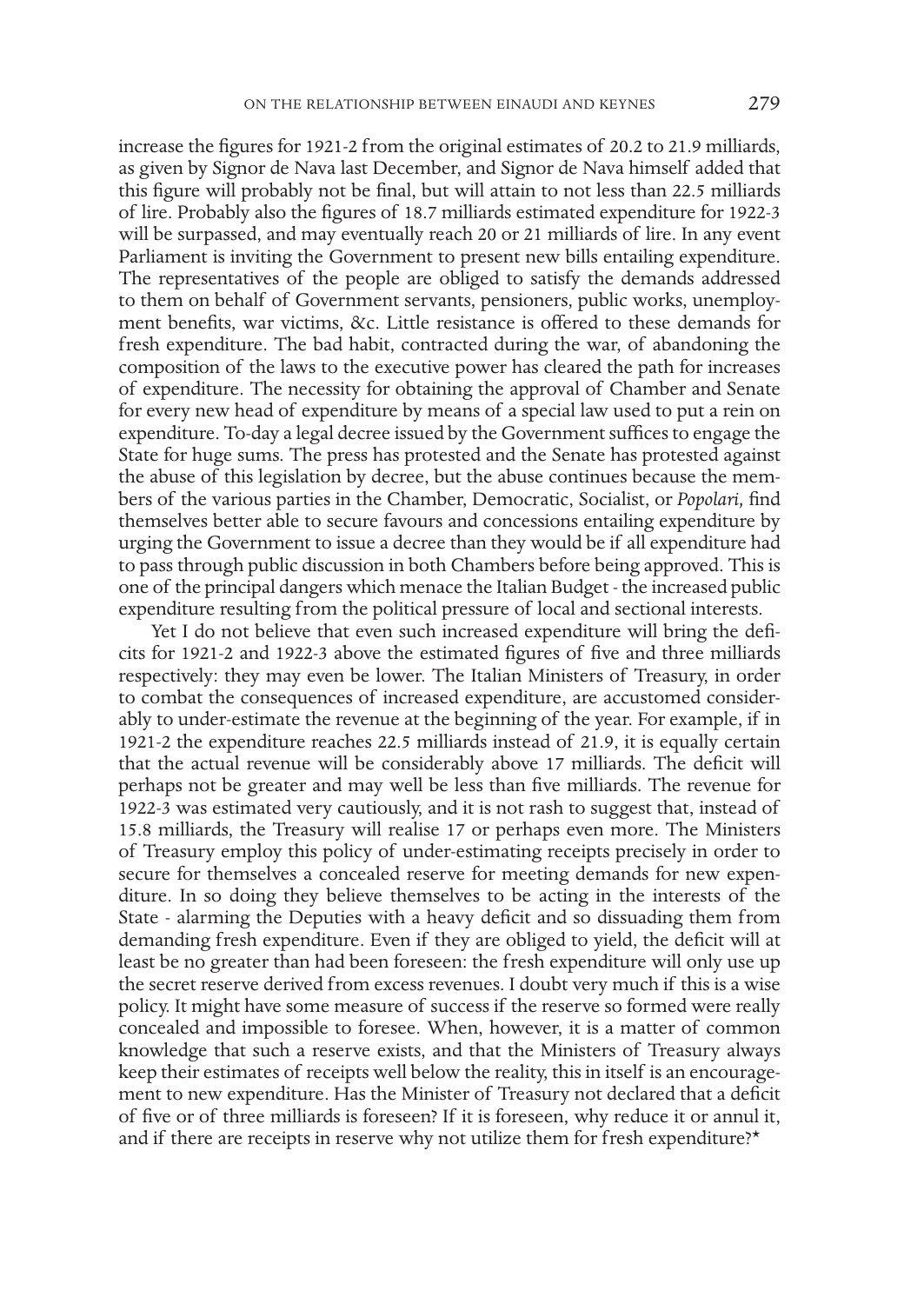[\*This article was written at the end of April and the passing of two months, while falsifying my prophecies on the probable amount of the deficit, demonstrated the importance of the first danger which in the text I said was threatening the stability of the Budget. Signor Paratore, writing the report of the Parliamentary Financial Committee of the Chamber of Deputies, values at 7,769 million lire the deficit for 1921-22, which is reduced to 6,863 millions if one takes into account the yield of various taxes pertaining to 1921-22 but postponed to subsequent years. The increase is due to increased expenditure: 610 millions of additional State railways deficit; 100 millions of additional losses on bread, coal, and other State provisions enterprises; 738 millions of expenditure consequent to war, &c.

The encouragement to expenditure given by the practice of keeping estimates receipts well below the reality seems thus to have been only too effective. The stream of new proposals of expenditure has been increasing so furiously that at length public opinion is awakening.

Voices are being raised in Parliament advocating a policy of economy and of drastic reductions in expenditure.

A "Geddes" report is said to be urgent in Italy, where old men recall times in which, thanks to rigid administration by Sella before 1876 and by Sonnino after 1894, the Budget was saved from wreckage and ultimately balanced. It is to be hoped that the economy movement will be successful, so that the first condition of salvation put in the text will be fulfilled.]

Over and above this first danger of a tendency to increase the public expenditure, a second menace to our finances is the exceptional and temporary character of certain important heads of revenue. For instance, among the direct taxes the tax on excess profits resulting from the war and the tax on properties which have appreciated as a result of the war, two taxes now combined in one of 100 per cent known as the total restitution of war profits tax, realized in 1920-21 the sum of 1991.5 *[rectius 1,991.5]* million lire, and are estimated to produce 1,450 and 900 millions respectively in 1921-2 and 1922-3. The sums now exacted are only remainders, because the tax no longer touches profits made since June 30, 1920. Little by little as the arrears are paid the receipts will diminish and finally disappear. Similarly, is it possible that the revenue of 309 millions obtained in 1920-21 from the tax on abnormal bank-note circulation should be repeated many years? There are other receipts, omitted here for lack of space, which are bound to fall as conditions become once more normal.

But the most serious unknown quantity in Italy's, as in so many other European Budgets is the future of the currency. What would be the result of a serious rise in the value of the Italian lira above the present level? On this question it seems that practice and the theories of Italian financiers have little to do with one another. In practice the Treasury and issue banks make every effort to prevent a further increase of the paper circulation; at the same time they do not take any particular steps to reduce it. The net result is that the quantity of notes in circulation has for some time been stationary. The total was lire 20,087.3 millions on June 30, 1920, 22,001.0 on December 31, 1920, 20,427.3 on June 30, 1921, 21,447.2 on December 31, 1921 and 20,419.9 on February 20, 1922. In spite of more or less perceptible variations from time to time, the quantity of notes in circulation tends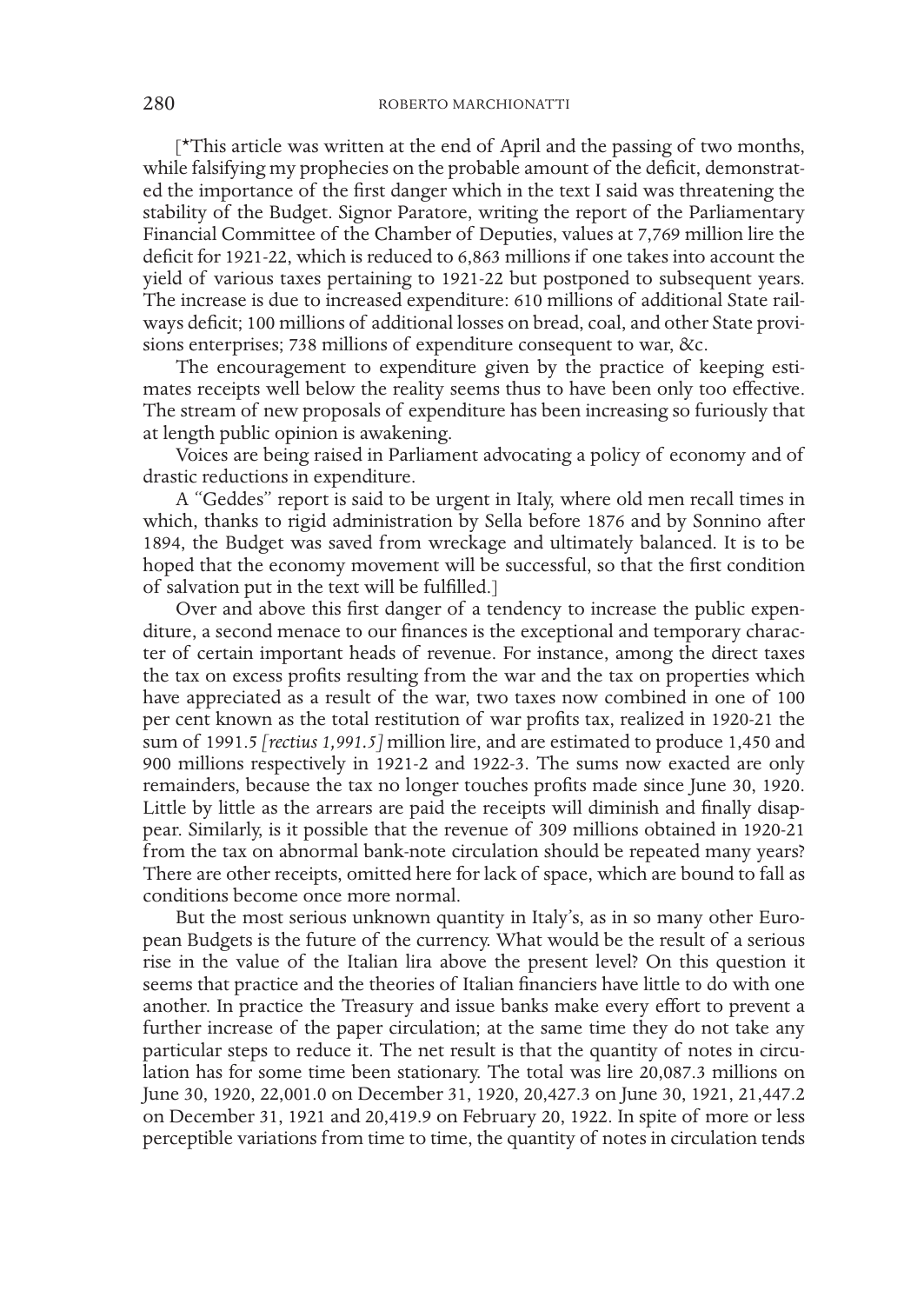to be stabilised at a little above 20 milliards. This, however, does not avail to effect a stabilization of the exchange rate of the paper lira against gold standard currencies: too many other elements besides the absolute quantity of notes in circulation influence the exchanges. We have, however, here an indication that in practice those responsible for Italy's financial and monetary policy think it best not to introduce too great changes in the aspect of things as they are. The aspirations of the responsible financiers, as expressed in words, are, however, quite different. They consider and proclaim that the lira is under-valued, that it is desirable that it should rise, and there are even those who predict that it may return to its former gold parity. Probably the doctrinaire aspirations and the verbal invocations to the former gold parity are not destined to have any influence on the practical conduct of Ministers of Treasury. The circulation will remain for a considerable time what it now is, since it is for many reasons extremely difficult to effect a serious reduction of it. And without such a reduction a return to the old parity is impossible. None the less, even a simple aspiration is not without significance: it indicates the existence of a state of mind which if it could have any practical outlet would seriously upset the State's finances. To regain equilibrium it is absolutely necessary that the total expenditure should fall below 18 milliards, but it is equally necessary that receipts should reach that sum. If we remember the expenditure of municipalities and provinces, it is necessary that the Italian taxpayers should pay into the Treasury more than 20 milliards of lire a year as rates and taxes. But for the taxpayers to be able to pay 20 milliards a year they must have an income sufficient to cover this and to leave a sufficient margin for the necessaries of life. Before the war the taxpayers paid three milliards of underpreciated lire yearly as taxes. To-day they are able to pay 20 milliards of depreciated lire because they have an income (calculated in this same depreciated currency) at from 60 to 80 milliards. It is a heavy burden to have to pay from a third to a quarter of one's own income to the State as taxes, but it can be borne. If, however, the lira were to appreciate and to approach once more its par value as responsible Italian financiers seem to wish, prices also would fall, the taxpayers' incomes would be reduced, the national income would become once more 20 to 30 milliards in place of 60 to 80. How can taxes of 20 milliards be raised on a national income of 20 to 30 milliards? The idea is absurd.

So far, it has been a question of doctrinaire opinions, opinions none the less dangerous for finance. We can already observe certain symptoms of the difficulties caused by the appreciation of the lira. The dollar exchange has improved from a maximum of 28 lire to the present rate of 18, and the sterling exchange has moved correspondingly. This has been enough to cause a serious embarrassment to many manufacturers and traders. Those who had purchased raw materials at high prices have suffered severe losses. Export to foreign countries has become less profitable. Consequently the taxpayers lament the increased pressure of taxes. The Government has been obliged to concede reductions and delays in payment of the arrears on the war profits tax. The tax collectors experience increasing difficulties in realizing the proportionally increased taxes upon taxable incomes. If the policy of appreciating the lira were put into practice and prices were seriously reduced, it would be impossible to balance the Budget. The expenditure cannot be reduced. Of 18 milliards of State expenditure at least six come under the heading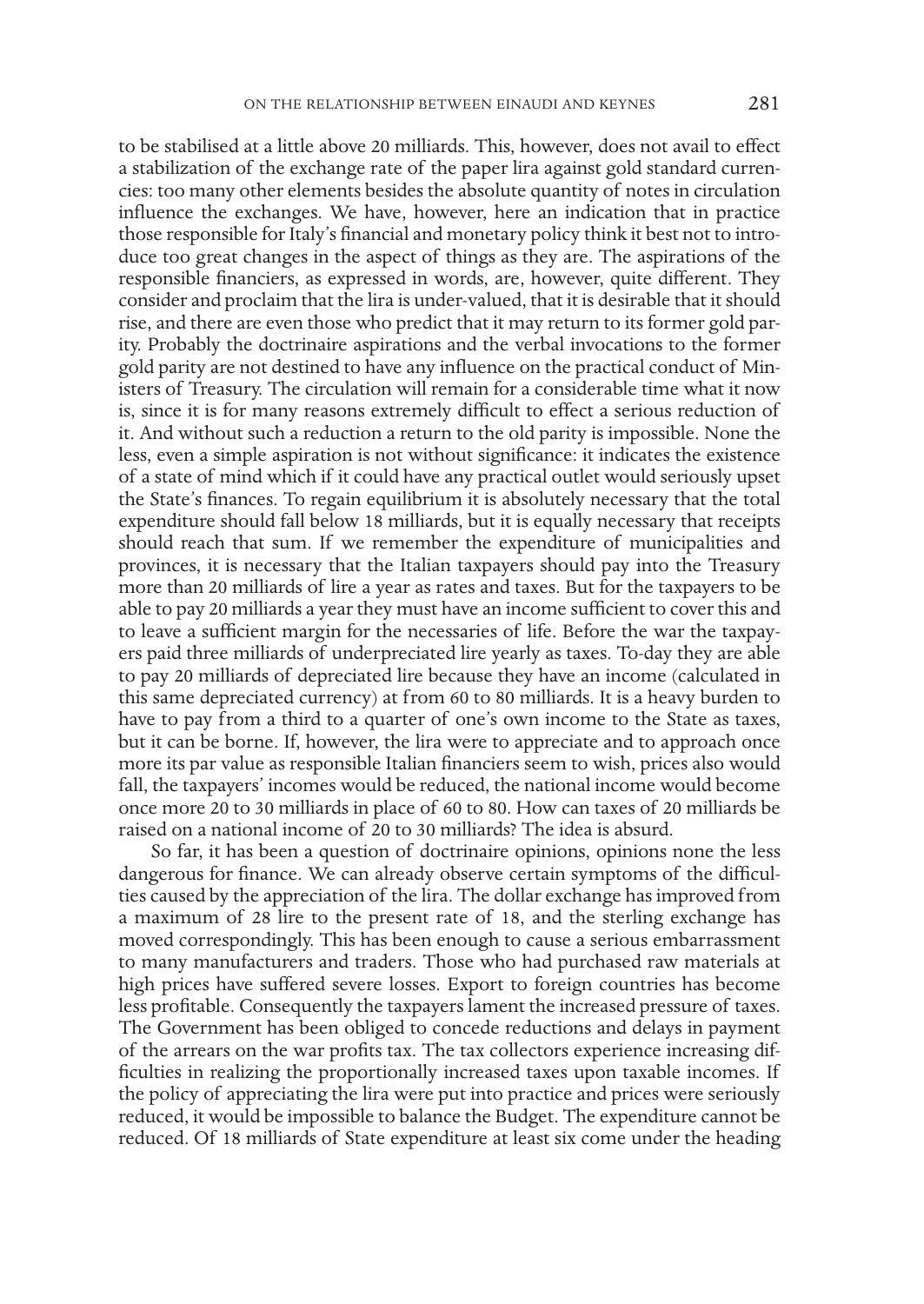of public debt, and are therefore unalterable. Another six represent salaries and payments to public servants, which in practice no Government has the political strength to reduce. The remaining six are partly expenses fixed by contract. The margin of possible reduction is very small. It is therefore to be hoped that whatever theory be adopted by statesmen to keep public opinion quiet, in practice they will keep it in mind that it would be extremely dangerous for the equilibrium of the State finances that the lira should return to or even approach its former gold parity. At the present rate of the lira a balanced Budget is a possible ideal capable even of realization at a not too distant date, whereas with the former parity it would be impossible now and for a long time to come.

These two dangers once overcome - that is, the weakness of the Government and of Parliament in the face of demand for new expenditure and the agitation for the rapid restoration of the former value of the lira, the first being an actual and urgent danger, the second a danger of doctrinarism and of the written world,-the finances of Italy will have to face a third difficulty-namely, that of obtaining fiscal receipts of not less than 20 milliards of lire through the State, provinces, and municipalities, and at the same time reducing the extravagant rates of taxation now attained in Italy. Praise is due to Italy's Ministers of Finance and Treasury\* [\*As is well known, we have in Italy two Chancellors of the Exchequer - a Minister of Treasury at the head of the Treasury proper who controls the spending Ministries, receives the revenue, orders payments, and administers the public debt; and a Minister of Finance who supervises the administration of direct and indirect taxation. To make a rough comparison with British Institutions, it may be said that the Ministry of Treasury corresponds to the British Treasury, while the Finance Ministry has the more restricted function indicated in English by the names of "Inland Revenue and Customs and Excise Departments."] since 1914 for the zeal, ardour, and courage which they have shown in imposing new and augmenting old taxes. They have thus obtained important results. Being politicians, however, they not infrequently followed the line of least resistance, and faced with two possible taxes-one just and scientific but difficult to apply owing to the shortage of incompetence of the personnel and the resistance of taxpayers, the other a popular tax easily realizable - they reserved their praise for the first but in practice adopted the second. For this reason we have in Italy a general project of reform of the income tax presented to Parliament by the Minister Meda in 1917 transformed into a law by decree November 24, 1919, No. 2,162, by the Minister Tedesco, and augmented by the Minister Soleri in a bill of November 25, 1921. This scheme is inspired - with necessary modifications - by the English income tax and super tax, the reformed French system of direct taxation, and the North America system of income taxes. But although sanctioned by a decree and so having the same force as all other laws by decree, it has not yet been applied. It should have entered into force on January 1, 1921, but its application was put off first to January 1, 1922, then to January 1, 1923, and it is to be expected that further postponements will necessarily be conceded. The aim of the scheme is an equitable distribution of taxation so as not to weigh much on some and little on others, but long preparation is indispensable. Consequently while the ideal of the reform exists in theory and is the object of admiration as a museum curiosity, in practice the Ministers of Finance and Treasury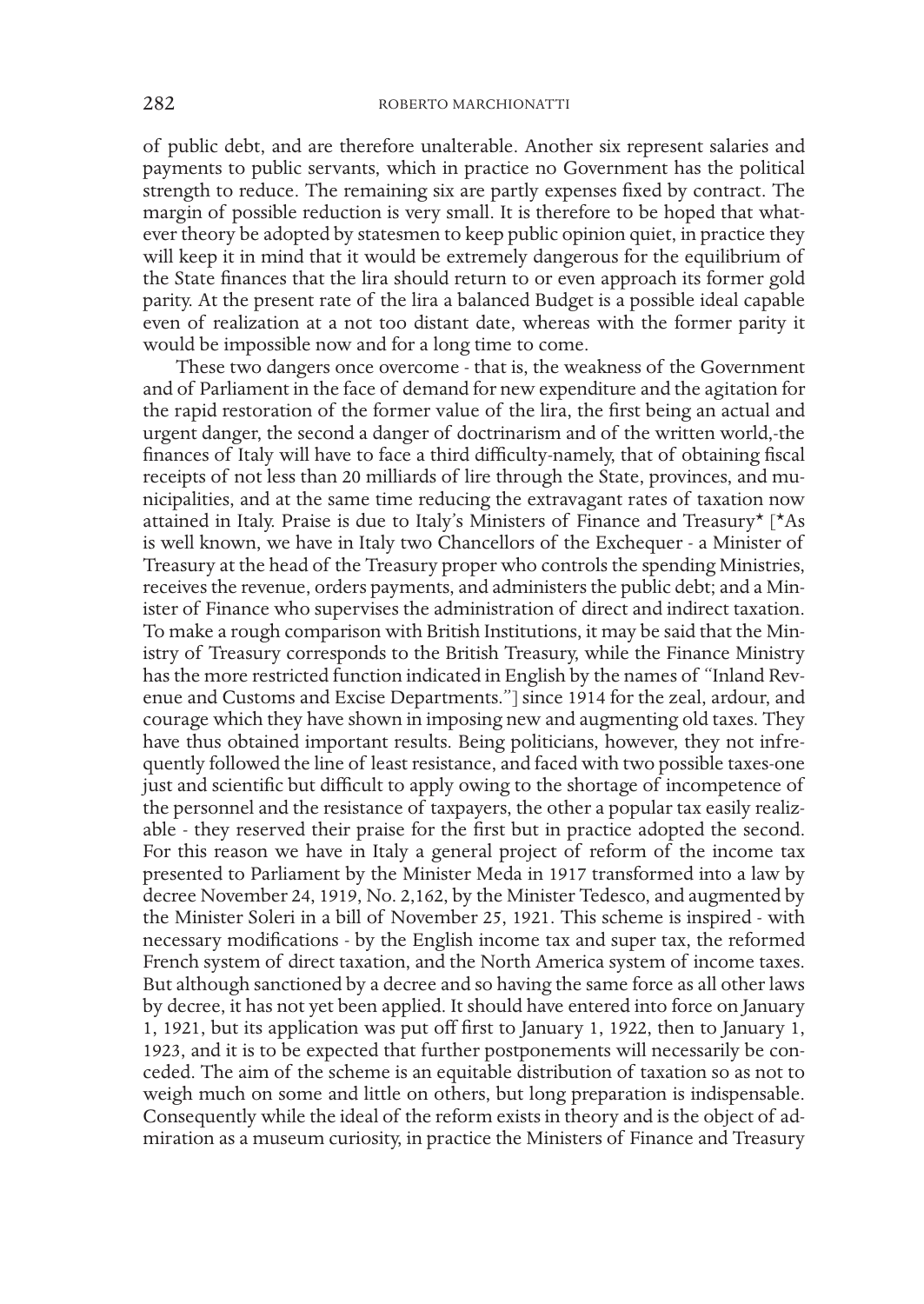attempt to extract money by the existing taxes. Antiquated and unfair as they are and often devoid of any reasonable justification, the old taxes nevertheless exist and are productive. Who is so rash as to disturb them at a moment when money is so urgently required? So the old taxes remain in force, and are made to yield ever-increasing amounts. The courage shown by Italian Ministers in aggravating the customary burdens and the heroism shown by the taxpayers in supporting the ever-increasing weight are really worthy of admiration.

I give below an illustration of the proportion per cent of incomes claimed by the three old income taxes - that is, the tax on landed property, that on buildings, and that on movable property, which together correspond to the British income tax, less super tax:

|                                                                                                       | 1914  |                                 | 1922  |                      |                                 |                        |
|-------------------------------------------------------------------------------------------------------|-------|---------------------------------|-------|----------------------|---------------------------------|------------------------|
| Incomes derived<br>from personal<br>estate:                                                           | State | Provinces and<br>Municipalities | Total | State                | Provinces and<br>Municipalities | Total                  |
| A. Derived from<br>capital alone -                                                                    |       |                                 |       |                      |                                 |                        |
| 1. Interest on<br>public debt                                                                         | 20.40 | ------                          | 20.40 | 25.87                | ------                          | 25.87                  |
| 2. Interest<br>on loans<br>to private<br>persons                                                      | 17.60 |                                 | 17.60 | 25.37                |                                 | 25.37                  |
| <b>B.</b> Derived from<br>a combination<br>of capital<br>and labour<br>(industrial and<br>commercial) | 11.73 | ------                          | 11.73 | 12.93<br>to<br>20.10 | 2.00 to 3.60                    | 14.93<br>to<br>23.70   |
| C. Earned income<br>(professional<br>men and<br>private<br>employees)                                 | 10.56 | ------                          | 10.56 | 11.64<br>to<br>18.80 | 1.80 to 3.20                    | 13.44<br>to<br>22.00   |
| D. Earned<br>income (public<br>employees)                                                             | 8.80  |                                 | 8.80  | 9.32 to<br>9.70      |                                 | 9.32<br>to<br>9.70     |
| Incomes derived<br>from                                                                               |       |                                 |       |                      |                                 |                        |
| House<br>property                                                                                     | 16.50 | 22.72                           | 39.22 | 20.72<br>to<br>27.74 | 49.61                           | 70.33<br>to<br>77.35   |
| Landed<br>property                                                                                    | 8.80  | 30.27                           | 39.07 | 11.89<br>to<br>19.15 | 97.13                           | 109.02<br>to<br>116.28 |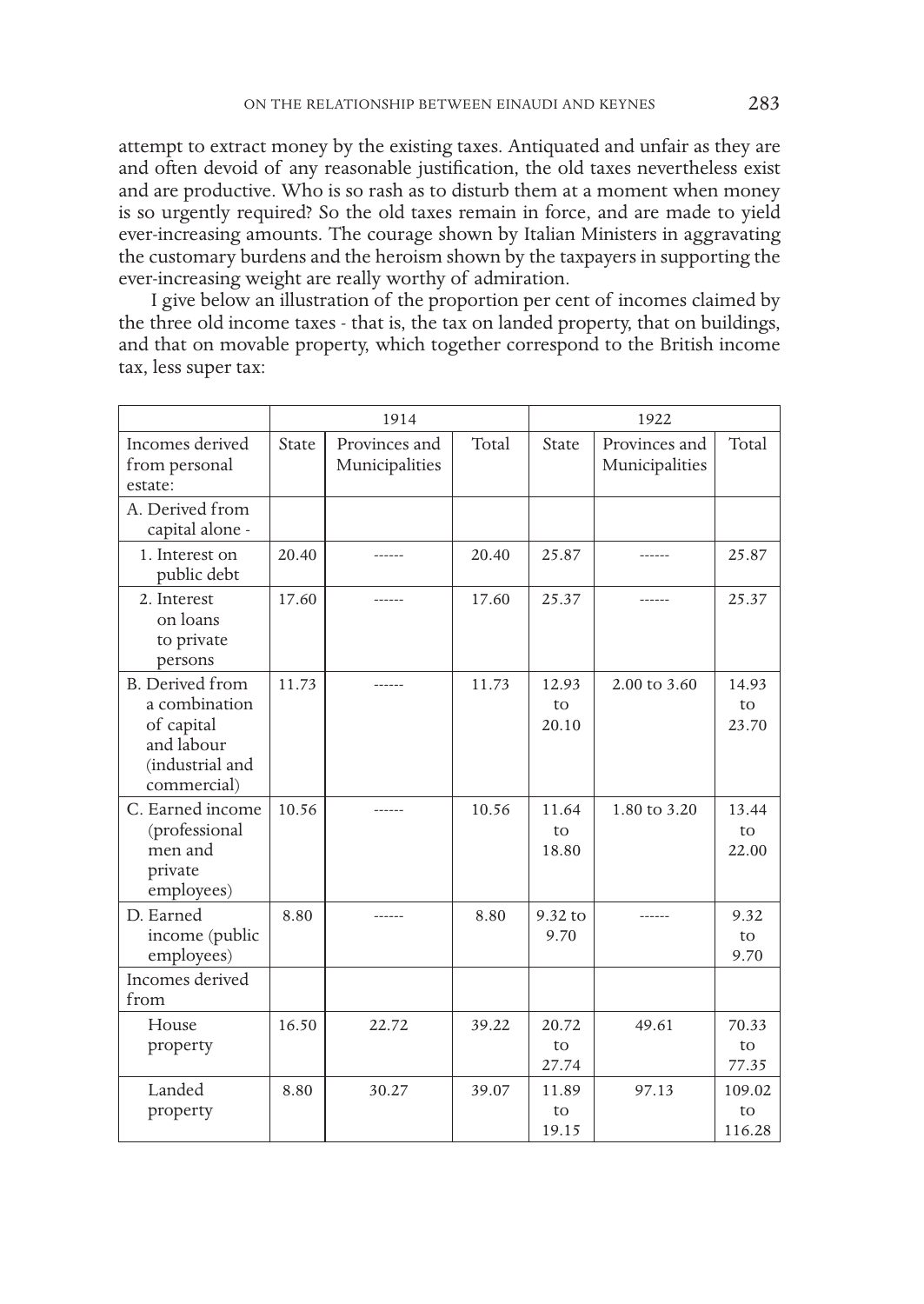It should be observed that the burden of direct taxation upon incomes is not confined to the above. Further taxes are levied on the same incomes, as, for instance, the *extraordinary war tax*, which for many taxpayers adds a further 25 per cent to the State taxes; a so-called *complementary tax upon incomes higher than 10,000 lire*, which is only nominally a progressive supertax upon the taxpayer's total income, being in reality an ill-ordered and partial additional tax of between 1 and 8 per cent on certain incomes; the *tax on business and trading concerns*, which is a second additional tax on incomes derived from personal estate of category B and certain of category C. It is impossible to make with any degree of accuracy a summary calculation of the total extent of taxation on incomes owing to the diversity of such taxation on different kinds of income and the variations according to the province of municipality from which the income is derived. Keeping in mind the above-mentioned variable additions, it may be said that landowners pay on an average from 110 to 130 per cent of their taxable assessment, while owners of buildings pay between 70 and 93 per cent, those deriving their income from capital investments between 35 and 39 per cent, traders and those engaged in commerce between 15 and 39 per cent, professional men and private employees between 12 and 36 per cent, and public employees about 10 per cent. In the case of owners of land or buildings the variations from the average are very considerable, and may bring the rate of taxation up to 200 per cent or even more of the income. Even apart from this, the percentages paid are surprising, and indicate that the pressure of taxation in Italy is not really what it seems. How is it, in fact, possible that landowners should pay every year between 110 and 130 per cent of their incomes? How is it possible, in view also of the fact that the income taxes form only a section of the taxes weighting upon incomes derived from capital, and that at least the extraordinary tax on capital and the death duties must be taken into account? Both these taxes are far from light; the tax on capital varies between 0.225 and 2.5 per cent per annum on the value of the property over 20 years; while the death duties vary between 1.80 and 32.40 per cent in case of property transmitted from parents to children and from 21.60 to 90 per cent for inheritances by relatives outside the fourth degree or by nonrelatives; with a further addition of 6 to 12 per cent in all cases when the heir possesses a property of more than 200,000 lire.

It is obvious that effective and general payment of taxes of this fantastic nature is practically impossible. Such high percentages are only possible where taxable incomes are reckoned much under their true value. Incomes derived from land are often valued at 50, 20, 30 or 10 lire for every 100 lire of their true value; those derived from buildings are valued at 50 or 75 lire where they should be calculated at 100. This consideration brings the pressure of Italian taxation from the realm of delirious imagination back to that of reality, without, however, diminishing the gravity of the problem. Even reduced to their true measure the sums are high. Modest artisans, tradesmen, and professional men pay 20 or 30 per cent on exiguous incomes of 3,000, 5,000, or 10,000 lire a year, corresponding at the present exchange rate of 80 lire to £40, £60, or £120 a year. In certain cases the true income is equal or inferior to the taxes paid; this applies to many fixed incomes, land or house rents, which the law forbids to be raised. In these fairly numerous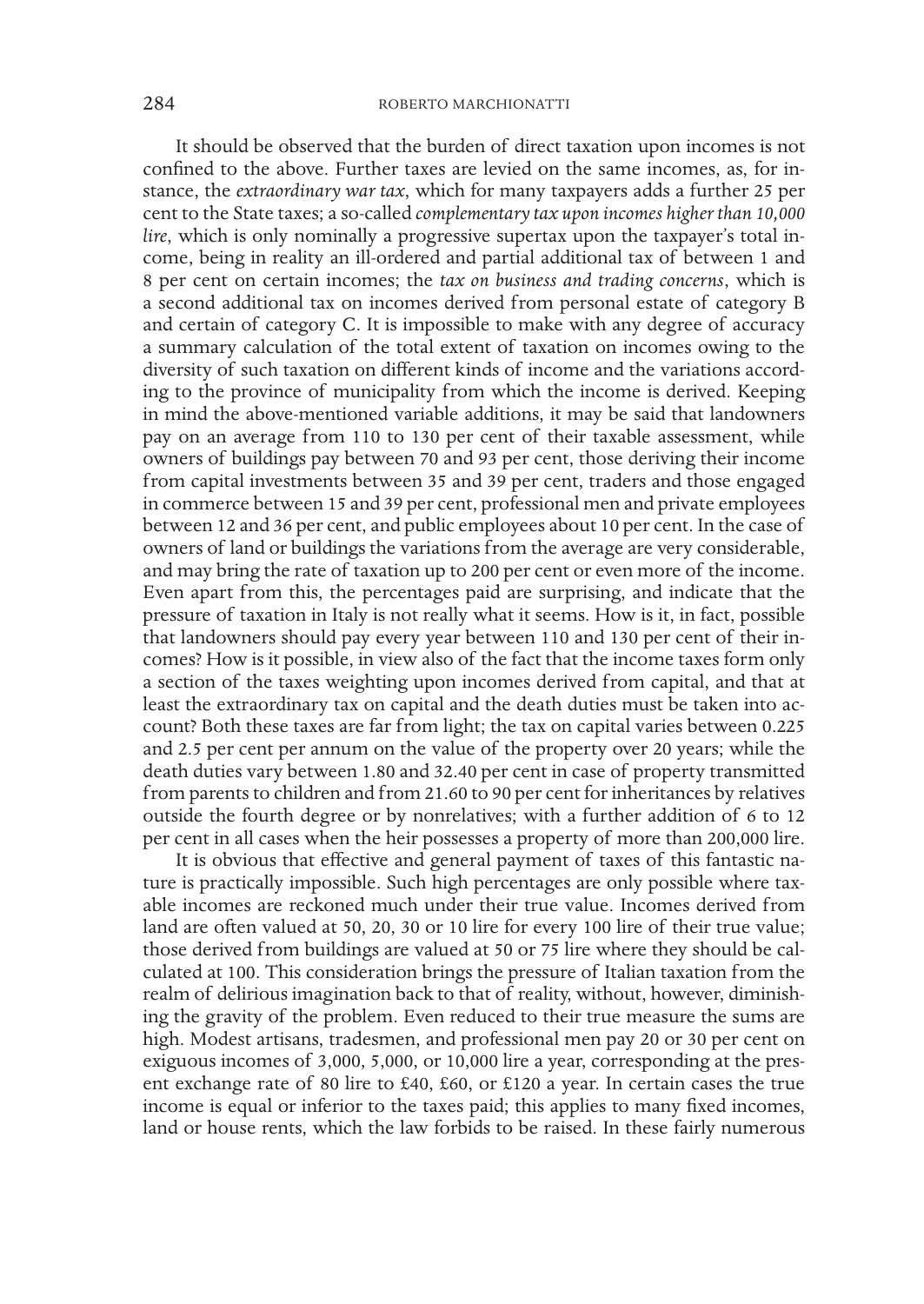cases the income is insufficient to pay the taxes, and the owner, to retain his land or house, sacrifices thereto a portion of his other incomes simply in the hope that things may change in the future. The consequence of this is that a large and growing proportion of taxpayers feel themselves to be and are in reality subject to an oppressive rate of taxation, and oppose any increase of taxation. True, there are still many taxpayers who could pay more, but for others the present taxes are ruinous. This, then, is the third danger menacing Italy's finances at the present moment, the maladjustment which prevents a further increase of taxes which would ruin certain taxpayers, while others are still let off lightly. Here, then, is the real saving mission of finance - to reduce the percentages from 30, 70, 120 or 130 per cent, which are really absurd, to more tolerable levels. In view of the fact that the supplementary taxes - namely, the tax on inheritance and the death duties - are still in existence, the income taxes ought to be so adjusted as not to exceed 10 per cent for the lowest incomes, nor to go beyond a maximum of 40 per cent for higher incomes. This is substantially the aim of the Meda-Tedesco-Soleri reform already mentioned as having been decreed. Such empirical methods as indefinite increases of existing taxes which infuriate the taxpayers and drive them to resist investigation of their true incomes must be abandoned, as must be also the false notion that it suffices to heap tax upon tax to obtain more money.

Fortunately, the opinions of Italian financiers are beginning, though only gradually, to move in this direction. After the stormy, disordered, tub-thumping period of war finance between 1914 and 1921, the view that moderation and simplicity are profitable virtues in finance is beginning to gain ground. Proof of this fact may be found in the recent development of the tax on incomes derived from movable property. This tax, although very high, yet does not, even with the addition of various supplements, reach 40 per cent, while the taxes on land and buildings reach 130 and 93 per cent respectively. Consequently, while the taxable income from land and buildings is almost stationary, the income liable to the tax on movable property is rapidly increasing; it increased between 1918 and 1920 from 2,030.8 to 2,785.9 million lire. After 1920 the increase was even more striking because the taxpayers were no longer intimidated by the 100 per cent tax on excess war profits, which, as mentioned above, ceased to be applied on June 30, 1920. In 1922 the taxable income had reached the sum of 6,002.7 million lire. Beyond doubt there are still rich harvests to be reaped out of incomes could a method of taxation be imposed which was at once simple, moderate and equitable. The same may be said of indirect taxation on articles of consumption. The danger here arises from the extreme Protectionism inspiring the new fiscal tariff of July, 1921, with its thousand and more items so taxed as to prevent import. But the direct taxes on consumption give excellent results; for example, the revenue from the salt, tobacco, match, and playing card monopolies leaped from 547.1 million lire in 1913-14 to 3,535.4 million lire in 1920-21.

I must now draw to a close. Nothing is more likely than that in about two or three years the public revenue from taxation received by the State, the provinces, and the municipalities will have attained stability at the 20 milliards, approximately, which are required to meet the expenditure. This, however, only on three main conditions: